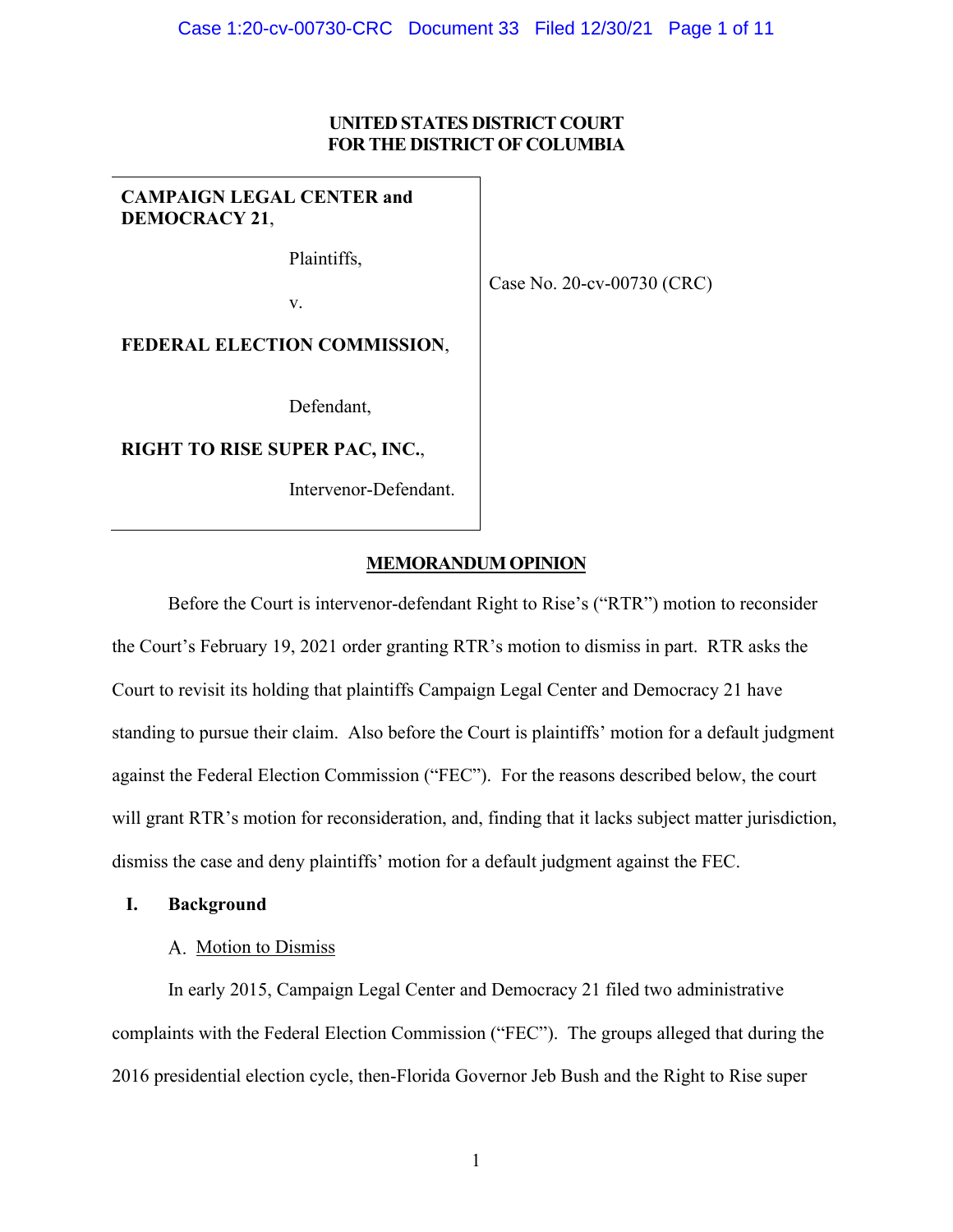#### Case 1:20-cv-00730-CRC Document 33 Filed 12/30/21 Page 2 of 11

PAC ("RTR"), failed to abide by various disclosure requirements under the Federal Election Campaign Act ("FECA"). Those complaints sat dormant for nearly five years without action from the FEC. In March 2020, plaintiffs brought this action, seeking declaratory and injunctive relief to compel the FEC to act on their complaints. RTR intervened as a defendant and moved to dismiss.

On February 19, 2021, the Court granted RTR's motion to dismiss in part and denied it in part. See Campaign Legal Ctr. v. Fed. Election Comm'n, 520 F. Supp. 3d 38 (D.D.C. 2021) (Cooper, J.) ("CLC"). The Court agreed with RTR that plaintiffs failed to state a claim under the APA. Because FECA provides an "alternative, comprehensive" scheme for judicial review, it "precludes review of FEC enforcement provisions under the APA." Id. at 50 (quoting Citizens for Responsibility and Ethics in Wash. v. FEC, 164 F. Supp. 3d 113, 119–20 (D.D.C. 2015) ("CREW") (Cooper, J.)). The Court additionally agreed with RTR that, to the extent plaintiffs sought a determination from the FEC that certain of RTR and Bush's expenditures were "coordinated," such a request is precluded by Wertheimer v. FEC, 268 F.3d 1070, 1075 (D.C. Cir. 2001). CLC, 520 F. Supp. 3d at 47.

However, the Court rejected RTR's argument that plaintiffs had not alleged an informational injury sufficient for Article III standing. Id. at 46. The Court reasoned as follows. The testing-the-waters provisions of FECA "permit would-be candidates to evaluate the feasibility of candidacy without triggering candidate status when the funds they raise or spend for that purpose exceed \$5,000." Id. at 43. While potential candidates do not need to disclose that spending during the testing-the-waters phase preceding their candidacy, if they eventually become a candidate, FECA requires them to disclose all of those transactions in their campaign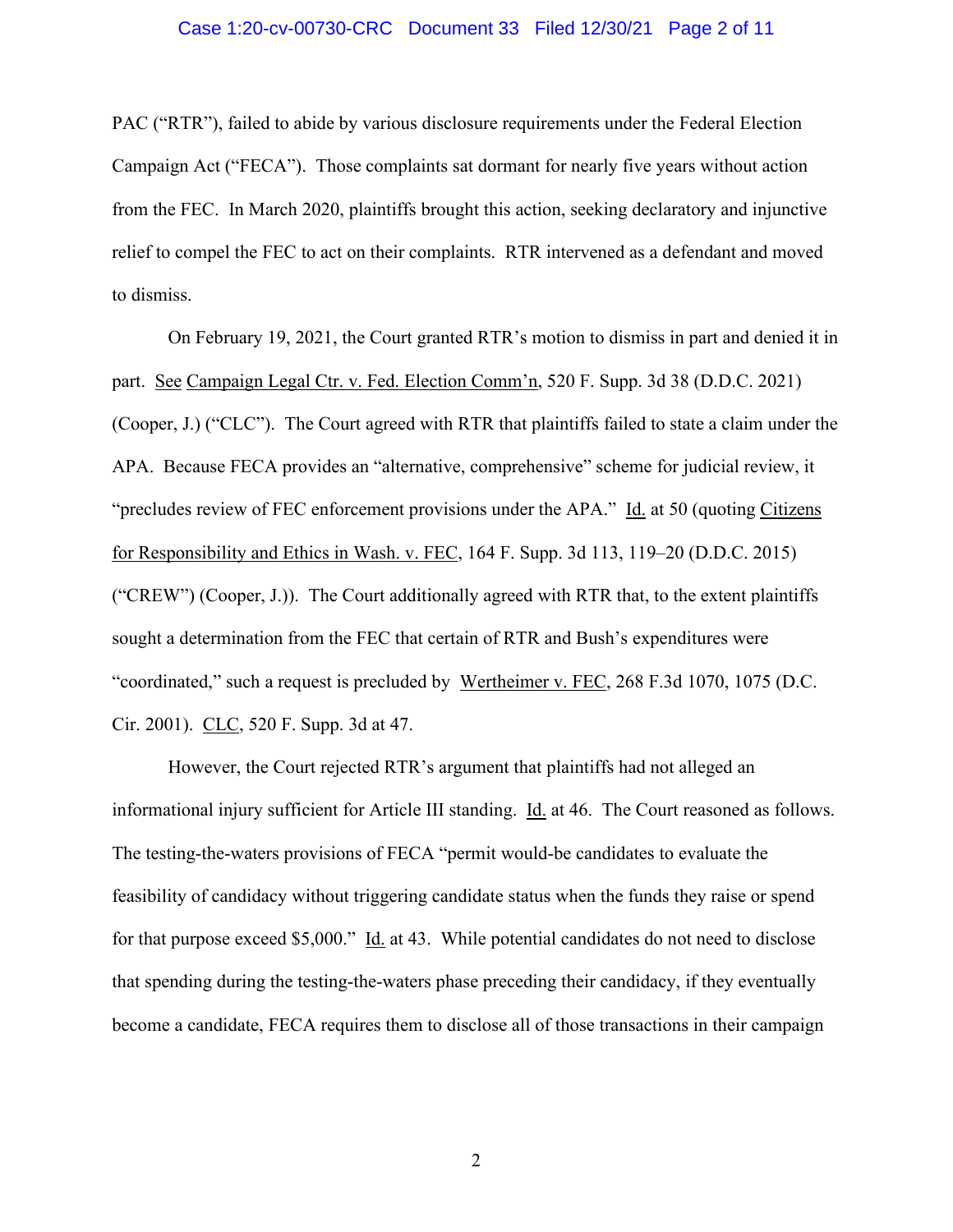#### Case 1:20-cv-00730-CRC Document 33 Filed 12/30/21 Page 3 of 11

committee's first report.  $\underline{Id}$ <sup>[1](#page-2-0)</sup>. If the would-be-candidate decides not to run, though, no disclosure is required.

Plaintiffs alleged that Governor Bush was testing the waters of a possible presidential run as early as January 2015. Id. at 45. But, Bush's first report as a candidate, filed on July 15, 2015, appeared to only disclose testing-the-waters spending going back to June 5, 2015. This left the five or so months of testing-the-waters spending between January and June 2015 undisclosed. See PL's Resp. at 17, ECF No. 13. Taking the plaintiffs' allegations as true—that is, that Bush engaged in various testing-the-waters activity as early as January 2015—it appeared Bush had failed to disclose months of spending that FECA required him to disclose in his campaign's first report. 520 F. Supp. 3d at 46. This would constitute an informational injury sufficient for Article III standing. See id. at 45–46 (citing Campaign Legal Ctr. & Democracy 21 v. FEC, 952 F.3d 352, 356 (D.C. Cir. 2020)).

# B. Motion for Reconsideration

On March 5, 2021, RTR moved for reconsideration. RTR argued the Court had incorrectly applied the legal standard applicable to a motion under Fed. R. Civ. P 12(b)(6) to RTR's motion under Rule 12(b)(1). RTR also claimed the Court's decision was mistaken as to standing, because "Governor Bush disclosed *all* his testing-the-waters activities on his presidential campaign's first campaign finance report." Recon. Mot. at 2, ECF No. 19. In support of that contention, RTR claimed Bush reported "\$386,020.15 of testing-the-waters activity for the period January 2015 through June 2015 in his presidential campaign's first

<span id="page-2-0"></span> $<sup>1</sup>$  In its earlier ruling, the Court understood this to be plaintiffs' reading of the statute.</sup> Based on subsequent briefing, the Court now believes Defendant-Intervenor RTR shares this interpretation. See Reply at 5, ECF No. 22 (arguing that "the Bush campaign and Right to Rise timely reported the exact information FECA requires" for the period before June 2015); see also Transcript of Mot. Hearing at 5 (Apr. 20, 2021), ECF No. 27.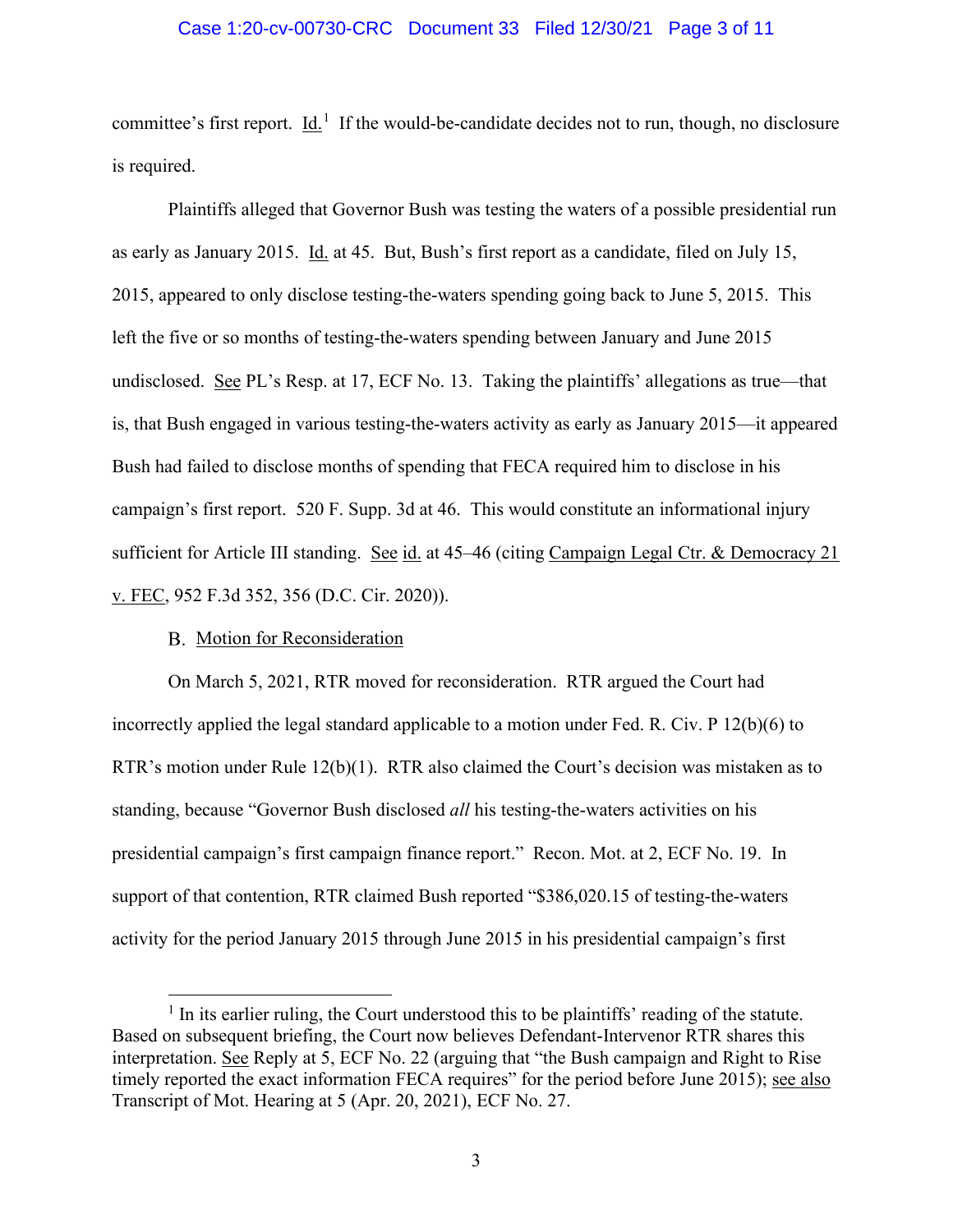#### Case 1:20-cv-00730-CRC Document 33 Filed 12/30/21 Page 4 of 11

disclosure report," id. at 8, without citation to the report or any explanation of how that sum was derived. In the alternative, RTR sought an order certifying the Court's decision for interlocutory appeal.

In response, plaintiffs argued that RTR had "no basis for its assertion that all testing the waters activity at issue here was publicly disclosed," because it was not clear how RTR would know the full scope of the Bush campaign's testing-the-waters activities. Resp. at 9, ECF No. 21. Plaintiffs maintained that, although Bush "reported *some* portion of his testing-the-waters spending," there is no indication that "this reporting was remotely complete or accurate," given the extensive travel and fundraising done by Bush in the months before his candidacy was announced. Id. at 11.

### C. Motion for Default Judgement

Plaintiffs separately filed a motion for default judgment against the FEC on March 26, 2021. Plaintiffs claimed that the FEC "failed to appear, answer, plead, or otherwise defend this action as required by the Federal Rules of Civil Procedure." Default Mot. at 1, ECF No. 23. RTR opposed the motion, arguing that default judgment was not appropriate because (in its view) the plaintiffs do not have standing and therefore cannot establish subject matter jurisdiction. Default Resp. at 1, ECF No. 24.

#### D. Motions Hearing

The Court held a hearing on the reconsideration motion on April 20, 2021. At the hearing, the Court invited the parties to address what specifically was disclosed in the Bush campaign's first report and for what time period. Transcript of Mot. Hearing at 2–3. It was only then that RTR pointed out—for the first time—that the testing-the-waters spending dated June 5, 2015 in Bush's first report was listed on that date because that was the date Bush became a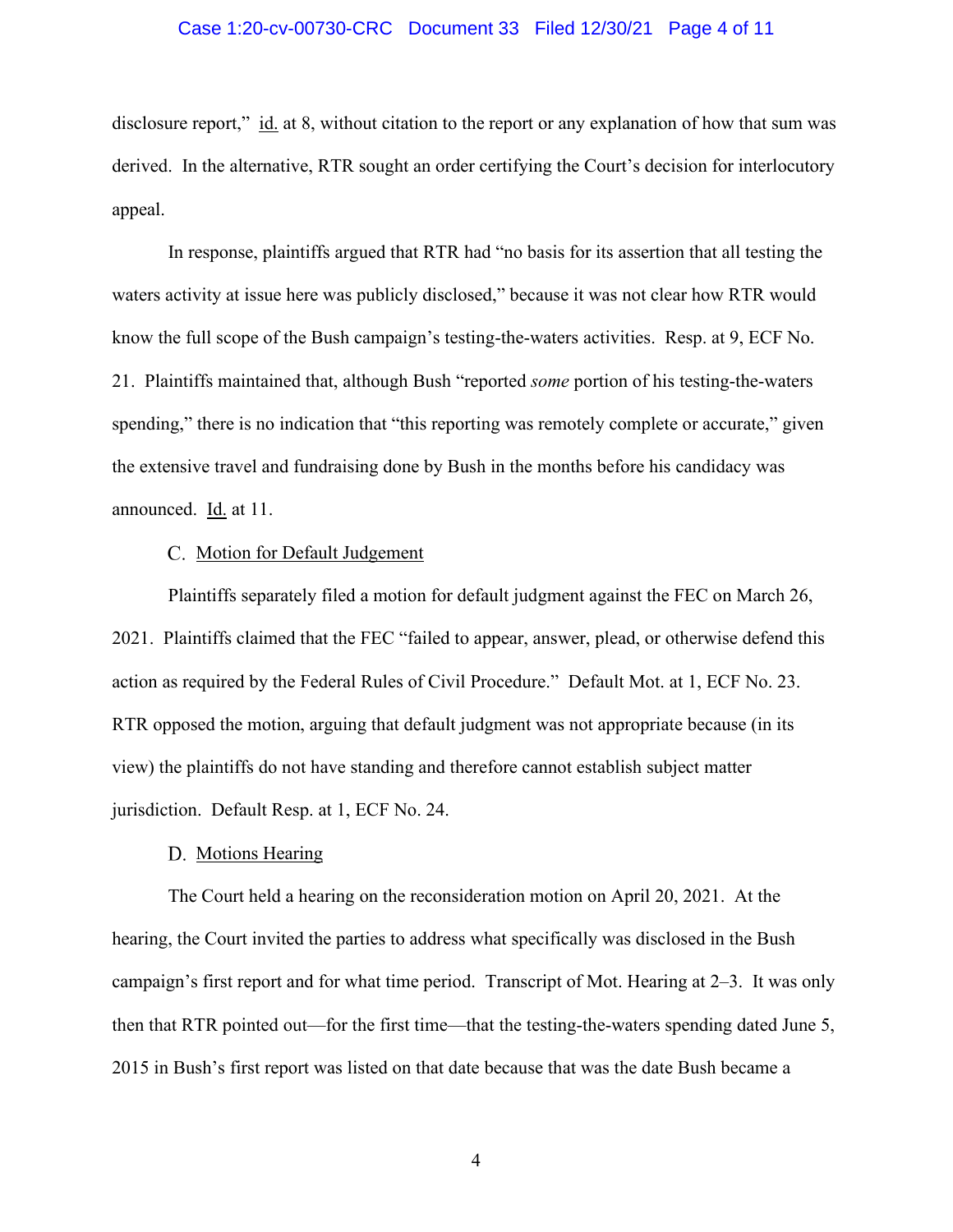#### Case 1:20-cv-00730-CRC Document 33 Filed 12/30/21 Page 5 of 11

candidate. Transcript at 6. Under RTR's legal theory, spending during the earlier testing-thewaters phase became an in-kind disbursement to the campaign on the date the campaign was announced, because there was no campaign before then. Id. at 5–6. Counsel also explained that, underneath the disbursement date there was an earlier date listed, indicating the date that Bush actually paid the relevant vendor for the testing-the-waters expense. Id. Looking at this second date, some of this testing-the-waters spending seemed to occur as early as the summer of 2014. See e.g., Jeb 2016 Inc., 2015 July Quarterly Report, FEC Form 3P at 1675 (filed July 15, 2015; amended Jan. 31, 2016) (listing, as an example an "In-kind (TTW)" disbursement for communications consulting in the amount of \$1875, with the date of disbursement listed as  $06/05/2015$  $06/05/2015$  $06/05/2015$  and the notes listing the date  $7/11/2014$ ).<sup>2</sup> The total amount of Bush's testing-thewaters activity from July 2014 to June 2015 now appeared to be roughly the \$386,000 that RTR had claimed earlier.

Counsel for the plaintiffs agreed with RTR's reading of the forms. Transcript at 7. However, plaintiffs continued to argue that there had to be more than \$386,000 worth of testingthe-waters activity during this time, given the widespread media coverage of Bush's travel before his candidacy was announced, and the fact that the reports still only showed a single testing-thewaters travel disbursement in the amount of \$1,089. Id. at 10, 13. RTR responded by asserting that most of Bush's travel was done on behalf of RTR and was therefore paid for by RTR and disclosed in *RTR's* quarterly reports, not the campaign's. Id. at 11–12.

Because the parties had not, up until that point in the litigation, focused the Court's attention on particular instances of Bush's travel, the Court invited further briefing from the

<sup>2</sup> Form available at

<span id="page-4-0"></span>https://docquery.fec.gov/pdf/887/201507159000159887/201507159000159887.pdf. The Court may take judicial notice of publicly filed documents of this type.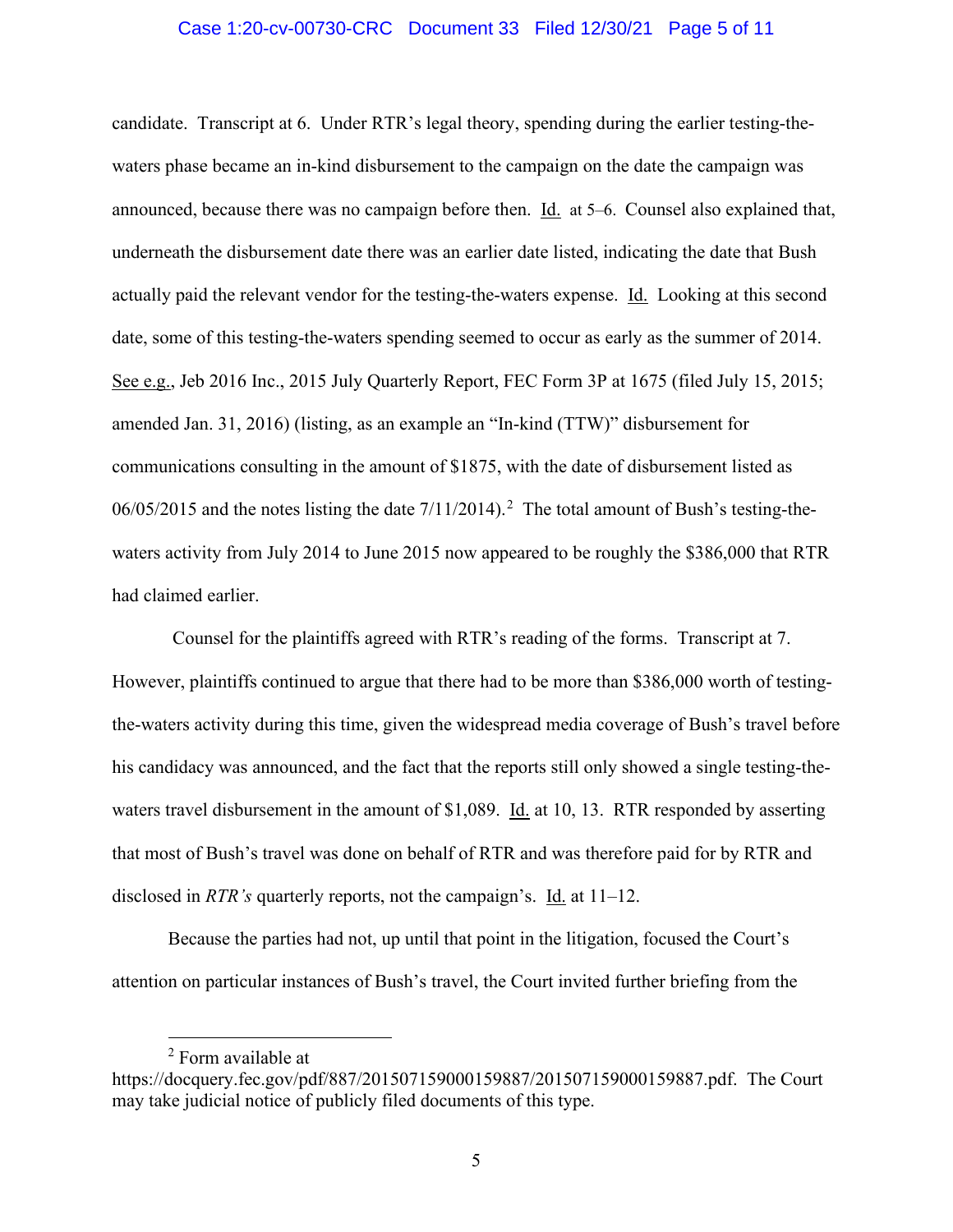#### Case 1:20-cv-00730-CRC Document 33 Filed 12/30/21 Page 6 of 11

parties on the matter. Id. at  $23-25$ . The Court has received that supplemental briefing and the motions are ripe for the Court's consideration.

#### **II. Legal Standards**

#### A. Motion for Reconsideration

Rule 60(b) authorizes a court to grant relief from an order in certain limited circumstances—based on "fraud," "mistake," or, "any other reason that justifies relief." Fed. R. Civ. P.  $60(b)(1)$ ,  $60(b)(6)$ . "It is well-settled that the party seeking relief from a judgment bears the burden of demonstrating that he satisfies the perquisites for such relief." Green v. AFL-CIO, 811 F. Supp. 2d 250, 254 (D.D.C. 2011). "Relief under Rule 60(b)(1) motions is rare," Hall v. CIA, 437 F.3d 94, 99 (D.C. Cir. 2006), and should only be granted when the movant shows the Court's order contains a clear or obvious error, Douglas v. D.C. Hous. Auth., 306 F.R.D. 1, 5 (D.D.C. 2014). Although the moving party must demonstrate that it is entitled to relief under Rule 60, the court "is vested with a large measure of discretion in deciding whether to grant a Rule 60(b) motion." Twelve John Does v. District of Columbia, 841 F.2d 1133, 1138 (D.C. Cir. 1988).

## B. Standing

The plaintiff "bears the burden of proving by a preponderance of the evidence that the Court has subject-matter jurisdiction over her claims." Schmidt v. U.S. Capitol Police Bd., 826 F. Supp. 2d 59, 69 (D.D.C. 2011) (citing Lujan v. Defenders of Wildlife, 504 U.S. 555, 561 (1992)). To overcome a Rule  $12(b)(1)$  motion, plaintiffs must show "by a preponderance of the evidence that the Court has subject matter jurisdiction to hear [the] case." Biton v. Palestinian Interim Self-Gov't Auth., 310 F. Supp. 2d 172, 176 (D.D.C. 2004).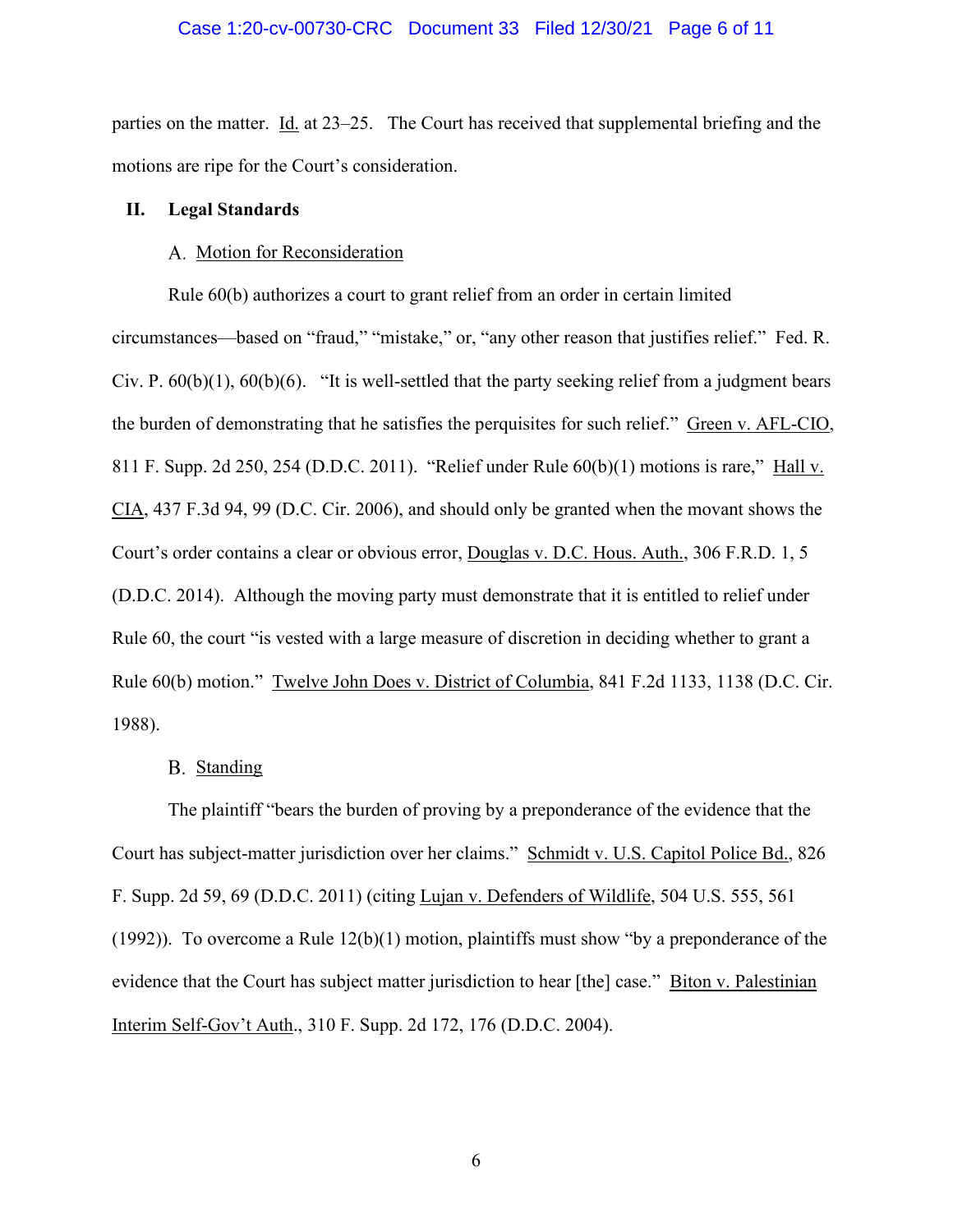#### Case 1:20-cv-00730-CRC Document 33 Filed 12/30/21 Page 7 of 11

As this Court has already explained, a plaintiff can establish standing by demonstrating a denial of access to information "where a statute (on the claimants' reading) requires that the information be publicly disclosed and there is no reason to doubt . . . that the information would help them." CLC, 520 F. Supp. 3d at 45 (citing Campaign Legal Ctr., 952 F.3d at 356).

## **III. Analysis**

The crux of RTR's argument is that all the information FECA requires to be disclosed has already been disclosed in some format—either in Bush's reports or RTR's own reports. RTR Supp. Br. at 9, ECF No. 28. Therefore, according to RTR, plaintiffs do not lack access to any legally-mandated disclosures and have not suffered an informational injury.

Plaintiffs counter that RTR simply has no basis to know the full extent of Bush's testingthe-waters activity, and therefore RTR cannot credibly assert that all of Bush's pre-candidacy spending and travel can be accounted for in either Bush's or RTR's reports. Pl. Supp. Br. at 2, ECF No. 29. Plaintiffs further argue that RTR's reports do not account for all of Bush's travel or indicate which spending is associated with a particular instance of travel. Id. at 9–10. In support of this second argument, plaintiffs point to five instances of Governor Bush's reported travel that seem like testing-the-waters activity, yet do not appear to be linked to any recorded travel or lodging expenditures:

- a. A January 20, 2015 meeting in Washington between Bush and "Republican lobbyists." Pl. Supp. Br. at 4.
- b. Bush's February 27, 2015 speech at CPAC. Id. at 5.
- c. The March 7, 2015 Iowa agricultural summit. Id.
- d. A March 27, 2015 "Chamber of Commerce breakfast meeting" in Greenville, South Carolina. Id.
- e. The May 16, 2015 annual Lincoln Dinner hosted by the Iowa Republican Party. Id.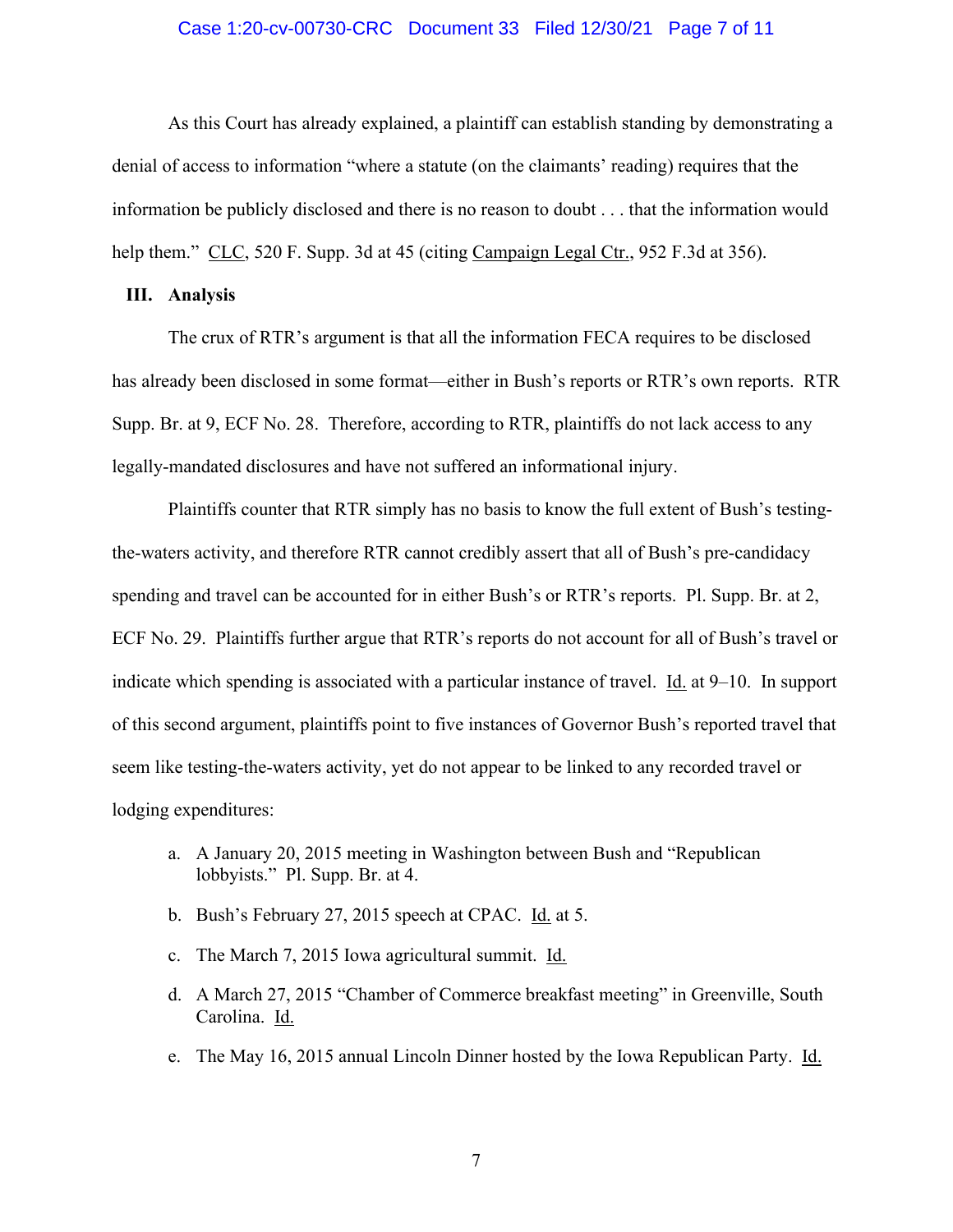#### Case 1:20-cv-00730-CRC Document 33 Filed 12/30/21 Page 8 of 11

Plaintiffs maintain that Bush's reported testing-the-waters spending simply does not account for all of this (and other) pre-candidacy travel. Id. at 6–7. Plaintiffs point to the single testing-the-waters disbursement for travel and lodging (amounting to only \$1,089) listed in Bush's report as evidence that the reporting is incomplete. Id. at 7.

RTR now claims that much of the spending plaintiffs are looking for is reflected in *its* FEC reports. RTR originally asserted in earlier rounds of briefing that "Governor Bush disclosed all of his spending for the purpose of testing-the-waters on his campaign's first FEC report," without citation to any report, or any other documentation that would support this contention. Reply Br. at 6, ECF No. 15. In its supplemental briefing, however, RTR explains, in significantly more detail than it did previously, where the spending for each of the instances of travel that plaintiffs list can be found in RTR's own reports.<sup>[3](#page-7-0)</sup>

For instance, in connection with the "DC bundler event" on January 20, 2015, RTR disclosed a \$12,159 disbursement related to catering expenses. RTR Supp. Br. at 12. RTR also listed three disbursements for airfare (\$1,065, \$2,273, and \$2,660, respectively), dated March 6 and 7, 2015. Id. at 14–15. RTR maintains that these records show payment for Bush's travel to and from the March 7 event in Iowa. Id. at 15. Similar expenses for lodging and airfare are listed in RTR's reports for the March 17 South Carolina breakfast event and the May 16 Iowa dinner. Id. at 15–16.

Plaintiffs respond that this reporting is still "demonstrably incomplete" because it reflects only one \$1,089 disbursement for travel over the 13-month period during which Bush was

<span id="page-7-0"></span><sup>&</sup>lt;sup>3</sup> In RTR's view, it sponsored Governor Bush's participation in these events "because" Right to Rise Leadership PAC was the beneficiary of the activity," and therefore it was required to list the expenses on its reports. Supp. Br. at 11–12; see also id. at 17 ("When Governor Bush attended either Right to Rise or Right to Rise Leadership PAC events, those committees paid for expenses related to his travel because Bush's travel and attendance *benefitted the committees*.").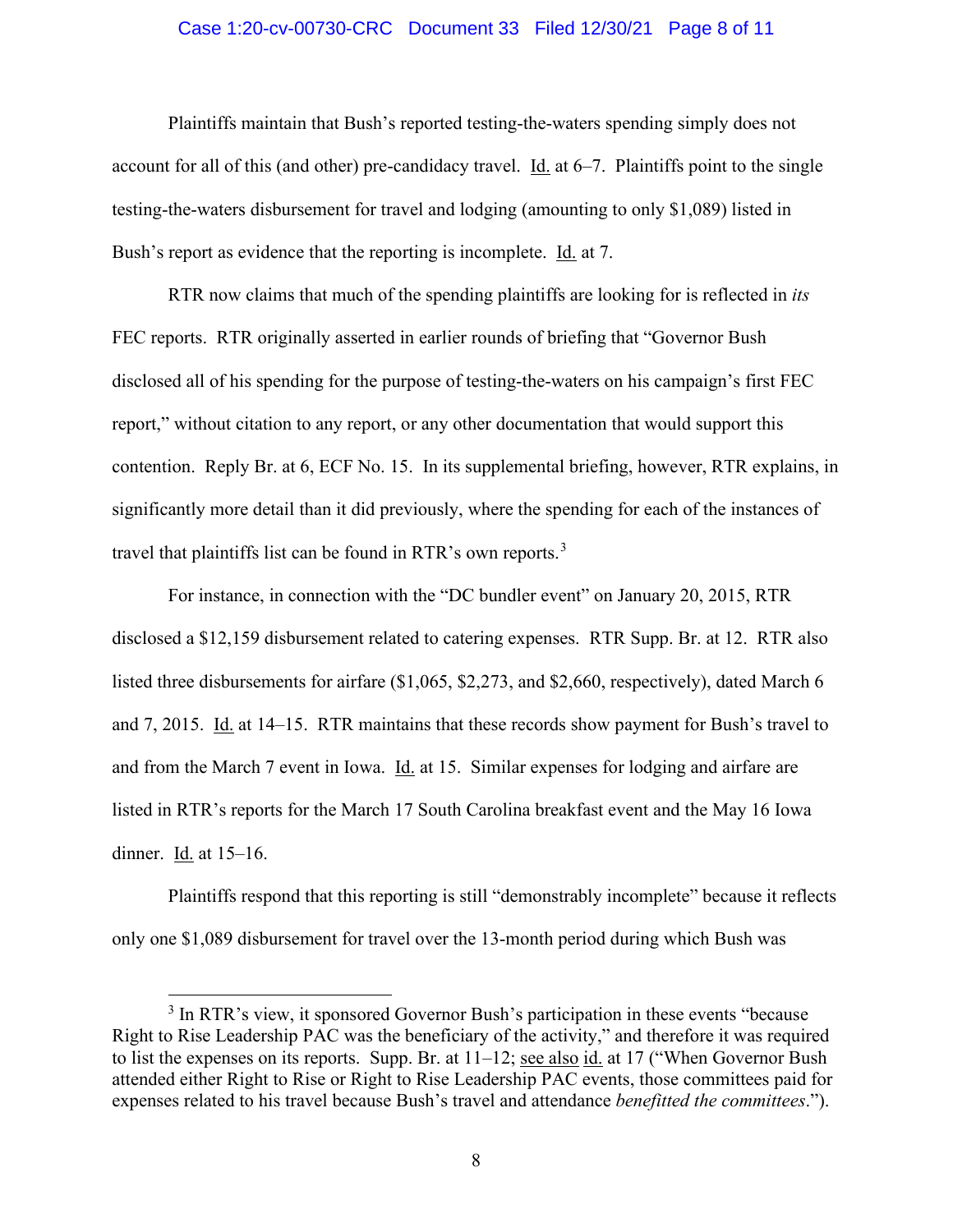#### Case 1:20-cv-00730-CRC Document 33 Filed 12/30/21 Page 9 of 11

testing the waters, "despite dozens of known trips and events during that time." Pl. Supp. Br. at 7. After hearing from counsel at the motion hearing and upon review of the supplemental briefing, however, the Court now agrees with RTR that the spending related to the four campaign events plaintiffs identified has been fully disclosed.

As for CPAC, RTR does not claim to have any expenditures related to Governor Bush's attendance on February 27, 2015. RTR Supp. Br. at 13. RTR argues that CPAC, and the events Bush attended there, were sponsored and paid for by other organizations and that Bush's attendance at CPAC was not testing-the-waters activity. Id. at 14. In support of this claim, RTR provides a declaration from Bush's director of scheduling, attesting that Bush attended an event at CPAC sponsored by the College Republicans on February 27. RTR Supp. Br. 16, Ex 1. RTR also cites news sources showing that Bush's speech at CPAC was at an event hosted, and presumably paid for, by the American Conservative Union. RTR Supp. Br. 13–14 & n.11– 12. While this does not definitely prove that those groups paid for and disclosed the relevant CPAC expenses, in the absence of any evidence to the contrary from plaintiffs, it is enough to defeat their claim to standing.

Furthermore, plaintiffs are unable to point to other instances of Bush's pre-candidacy travel aside from the five events listed above. While it is true that the plaintiffs do not need "to identify in granular detail each and every campaign expenditure" that is missing, Pl. Supp. Br. at 8, ECF No. 29, plaintiffs must show "by a preponderance of the evidence" that this Court has standing to hear the case, Biton, 310 F. Supp. 2d at 176. It is not enough for the plaintiff to rest on "bare legal conclusions [or] unsupported inferences." Browning v. Clinton, 292 F.3d 235, 242 (D.C. Cir. 2002).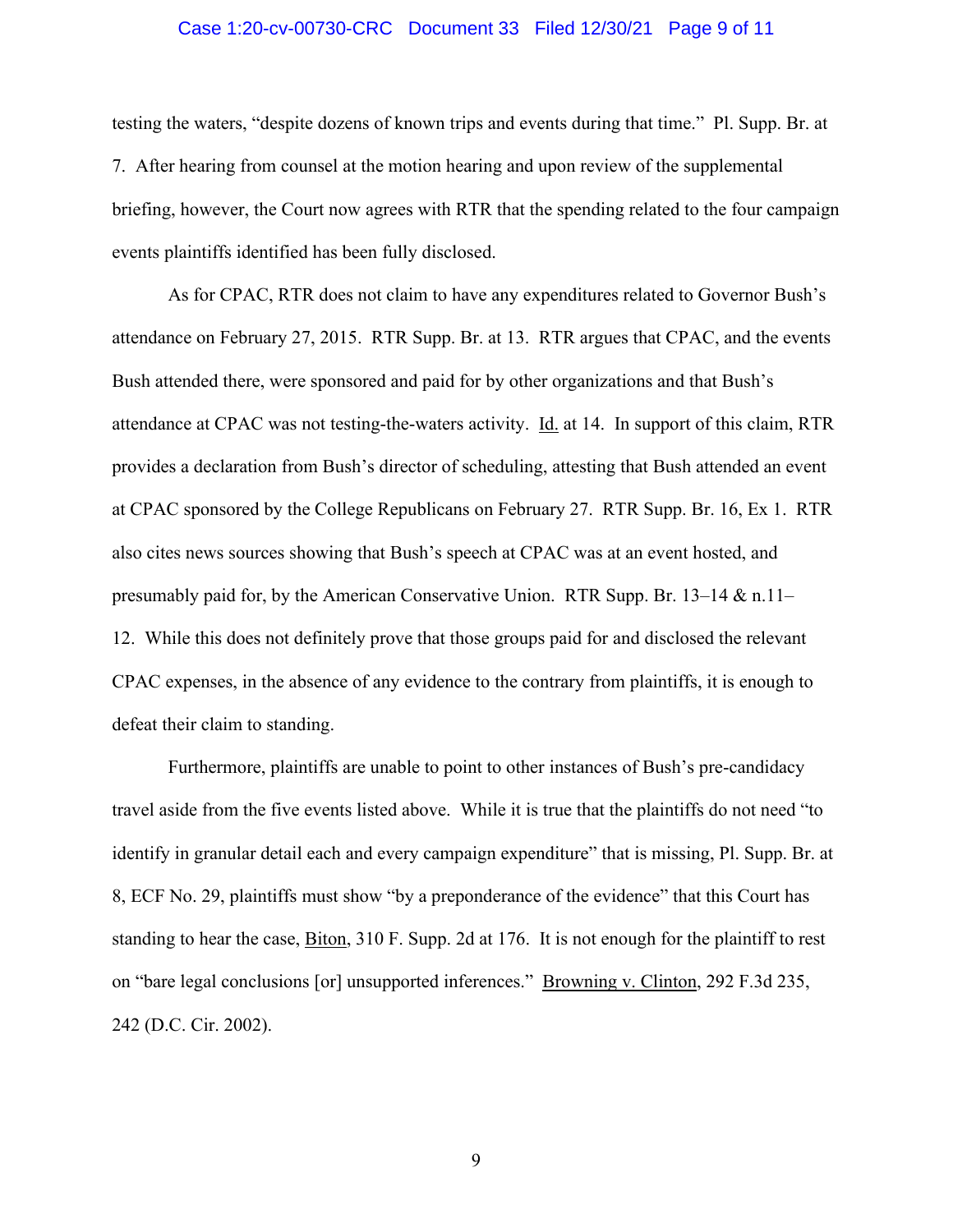#### Case 1:20-cv-00730-CRC Document 33 Filed 12/30/21 Page 10 of 11

The Court is convinced—with the benefit of RTR's belated explanation of both its and Jeb 2016's reports—that the expenses for Bush's travel and lodging in connection with those five events have been disclosed.<sup>[4](#page-9-0)</sup> Plaintiffs have not identified any other pre-candidacy events, travel, or speaking engagements from which the Court could infer the existence of stillundisclosed spending. Without such allegations, the complaint does not contain more than the "unsupported inference" that there is more spending to be disclosed. Plaintiffs therefore lack standing to advance their claim under FECA.

### **IV. Default Judgment**

Rule 55 of the Federal Rules of Civil Procedure provides for the entry of a default judgment where a defendant "has failed to plead or otherwise defend." Fed. R. Civ. P. 55(a). When the default judgment sought would be against the United States, its officers, or its agencies, the claimant must establish "a claim or right to relief by evidence that satisfies the court." Fed. R. Civ. P. 55(d).

RTR argues that plaintiffs cannot establish a right to relief because the Court lacks jurisdiction to adjudicate their claims. The Court agrees. Because the Court has reconsidered its prior order and determined that the plaintiffs do not have standing, their default judgment motion must be denied. See Herbin v. Seau, 317 F. Supp. 3d 568, 571 (D.D.C. 2018); Strong-Fisher v. LaHood, 611 F. Supp. 2d 49, 52 n.2 (D.D.C. 2009).

<span id="page-9-0"></span><sup>&</sup>lt;sup>4</sup> Whether or not this pattern of spending amounts to a violation of FECA's soft-money prohibition, as plaintiffs argue, does not alter the standing analysis. As this Court already decided, plaintiffs are not entitled to a "legal conclusion that carries certain law enforcement consequences." CLC, 520 F. Supp. 3d at 47 (quoting Wertheimer, 268 F.3d at 1075).